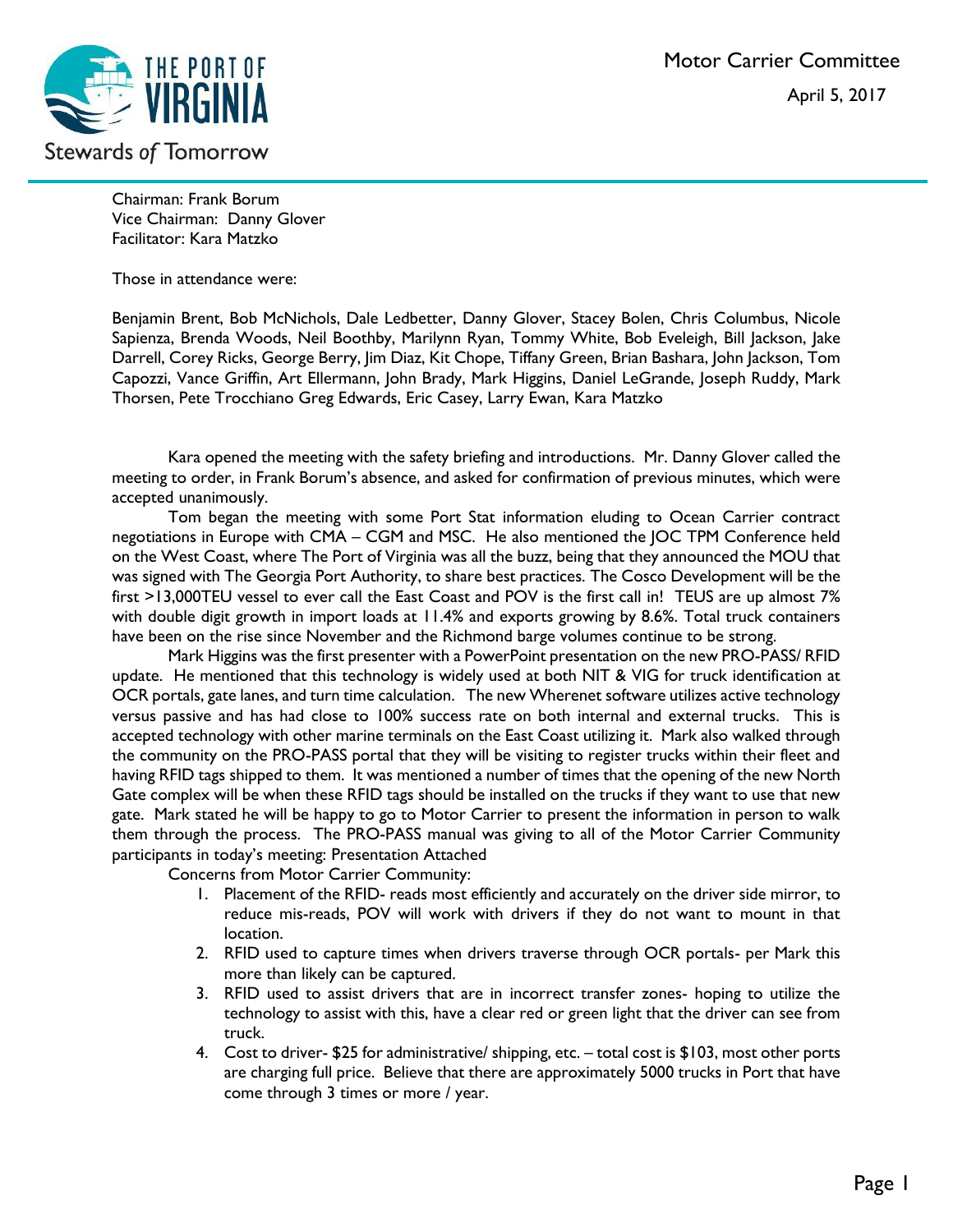- 5. Will there be a pickup location on terminal- initially there was not, but they have decided to keep 100 tags on hand between NIT Port Police station and VIG Driver Assistance booth- most tags currently are being received overnight or within 2 days. This may slow as more drivers begin the process.
- 6. Will there be a point when the tags are full price to the Motor Carriers- believe this will be sometime at the end of 2017.
- 7. Companies must police their RFID's and which drivers are associated with their SCACdoes remain to leave some concern that drivers will pull boxes under their SCAC code improperly- much of this should be minimized with the reservation system coming online in upcoming months. Some Motor Carriers wanted there to be a way to remove original SCAC before assigning a second. This will remain an open item for discussion?
- 8. Tag goes with truck, or company can keep tag and assign in through PRO-PASS portal to another truck.

John Brady gave a brief update on the I-564 Intermodal Connector in reference to the effect it will have on the Motor Carrier Community. As construction commences there will be an impact to NNIT- South of 90<sup>th</sup> Street and North of Maple Street. The construction will take place on off hours (M-TH 8pm to 3am and weekend closures will not be between 12pm and 4pm). At this time because the timeline of this first construction phase is not finalized (April 30-June 15), we will delay delivering any materials to the community. There is a good website to visit that will assist with some questions as explained by Kit Chope:<http://www.i564intermodal.com/>

Vance Griffin touched on some details about the PPCY converting to the upgraded N4 TOS system and concern that it will be a paperless facility, was explained that is no longer the case. It will, however, be paperless at the VIP in Front Royal when they go live with the upgrade.

PMT update about hours of operation was explained by Vance that while ACL has moved over there from NIT, there are still services that are in the process of being negotiated and determined which terminal they will ultimately be calling. They are keeping all of this data and analysis in mind when determining if/ when extended hours will come into play.

Concerns from Motor Carrier Community:

- 1. Nicole with Hale stated that if The Port of Virginia would look at a reasonable request and not particularly what all motor carriers would like to see, a 2 hour extended window in the am would help the majority of drivers.
- 2. It was stated by a number of drivers, including Ron Joyner from Salem, that it is more of an issue of hours of operation that make the difference in operating hours between facilities the most challenging. It will only get more challenging when the ELD's come online on 12/18/17.

The Chassis Service Area at NIT will be reduced during construction at the current location at NIT and will eventually by 8/1/17, will move over to the "old" NCY. There was a question in the past about making a bobtail lane into the CSA but there are only four lanes today so you would essentially be reducing the lanes by 25%, but this could still be looked into and based or adjusted on volumes day to day. There may be chassis kept on the North side of the terminal through construction as well, but the location has not yet been determined.

The empty matrix is being worked on internally to include more satellite areas, currently with one site being where the Hanjin boxes are being stored. These locations have not yet been turned on, but this is in the process currently. This also poses an issue when the only empty pick up location for a ship line is at PMT and the gate hours do not facilitate this. Operations will work with lines to make empty equipment available at the PPCY. One line in question was Hamburg Sud.

There have been additional camera angles set up on the terminals and there was discussion that the angle that they are currently set at, may not be the most telling. Work to move the PMT stack camera to the East slightly to incorporate more RTG's in the shot and to view more of the zone. Also working on panning the VIG CSA camera to the right to have a better view of chassis in that CSA. Art did mention